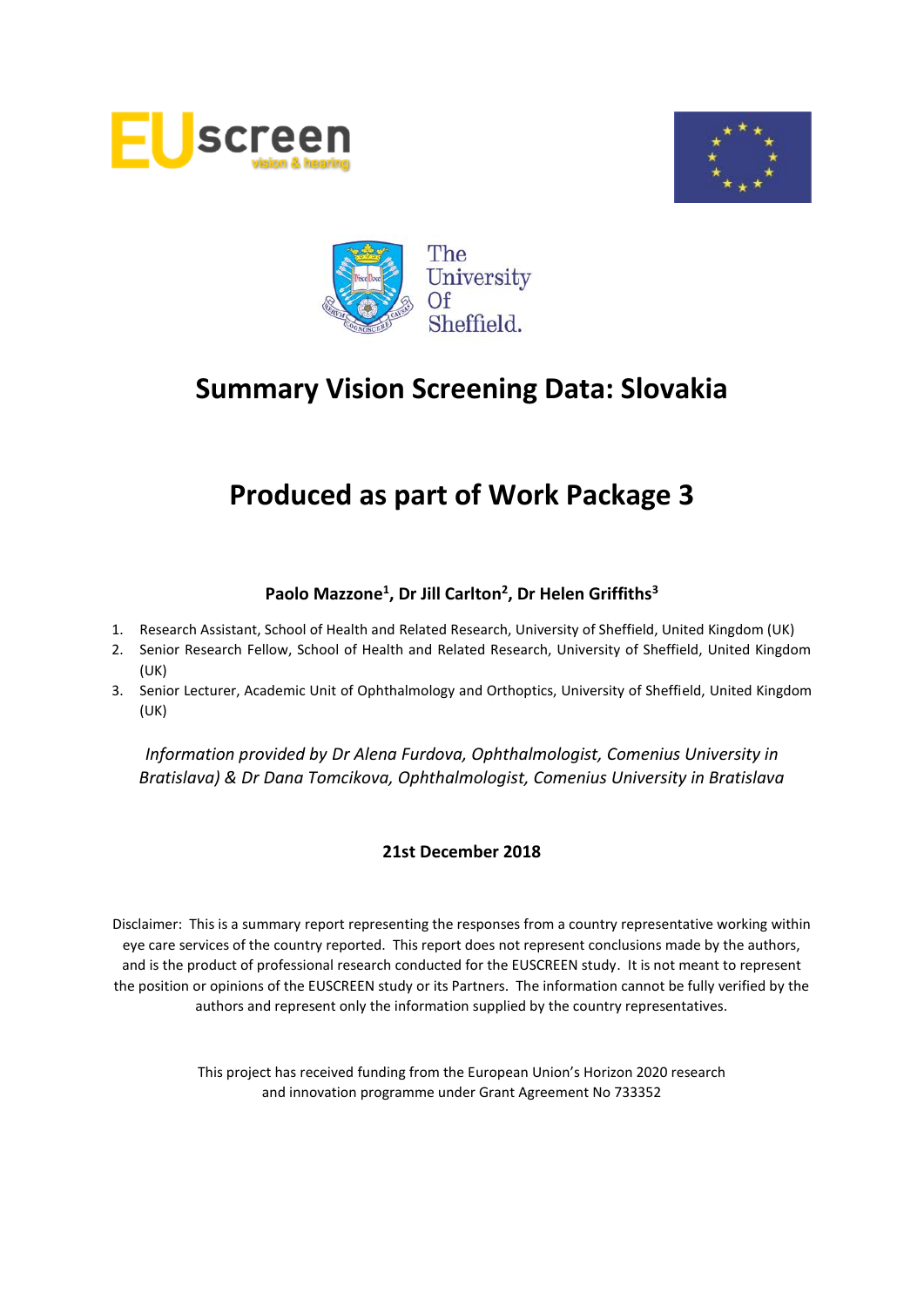

## **Contents**

| 1              | iii<br><b>Glossary of Terms: Vision Screening</b> |                                           |    |  |  |  |
|----------------|---------------------------------------------------|-------------------------------------------|----|--|--|--|
| $\overline{2}$ | Abbreviations                                     |                                           |    |  |  |  |
| 3              | Population and Healthcare Overview                |                                           |    |  |  |  |
| 4              | Vision Screening Commissioning and Guidance       |                                           |    |  |  |  |
| 5              |                                                   | Screening programme                       | 4  |  |  |  |
|                | 5.1                                               | Vision screening - Preterm babies         | 4  |  |  |  |
|                | 5.2                                               | Vision screening - Birth to 3 months      | 4  |  |  |  |
|                | 5.3                                               | Vision screening - 3 months to 36 months  | 4  |  |  |  |
|                | 5.4                                               | Vision screening - 36 months to 7 years   | 4  |  |  |  |
| 6              |                                                   | <b>Automated Screening</b>                | 9  |  |  |  |
| 7              | Provision for Visually Impaired                   |                                           |    |  |  |  |
| 8              |                                                   | Knowledge of existing screening programme | 11 |  |  |  |
|                | 8.1                                               | Prevalence/Diagnosis                      | 11 |  |  |  |
|                | 8.2                                               | Coverage                                  | 11 |  |  |  |
|                | 8.3                                               | Screening evaluation                      | 11 |  |  |  |
|                | 8.4                                               | <b>Treatment success</b>                  | 11 |  |  |  |
| 9              |                                                   | Costs of vision screening in children     | 12 |  |  |  |
|                | 9.1                                               | Cost of vision screening                  | 12 |  |  |  |
|                | 9.2                                               | Cost of treatment for amblyopia           | 12 |  |  |  |
|                | 9.3                                               | Cost of Treatment for strabismus          | 12 |  |  |  |
|                | 9.4                                               | Cost of treatment for cataract            | 12 |  |  |  |
| 10             |                                                   | References                                | 13 |  |  |  |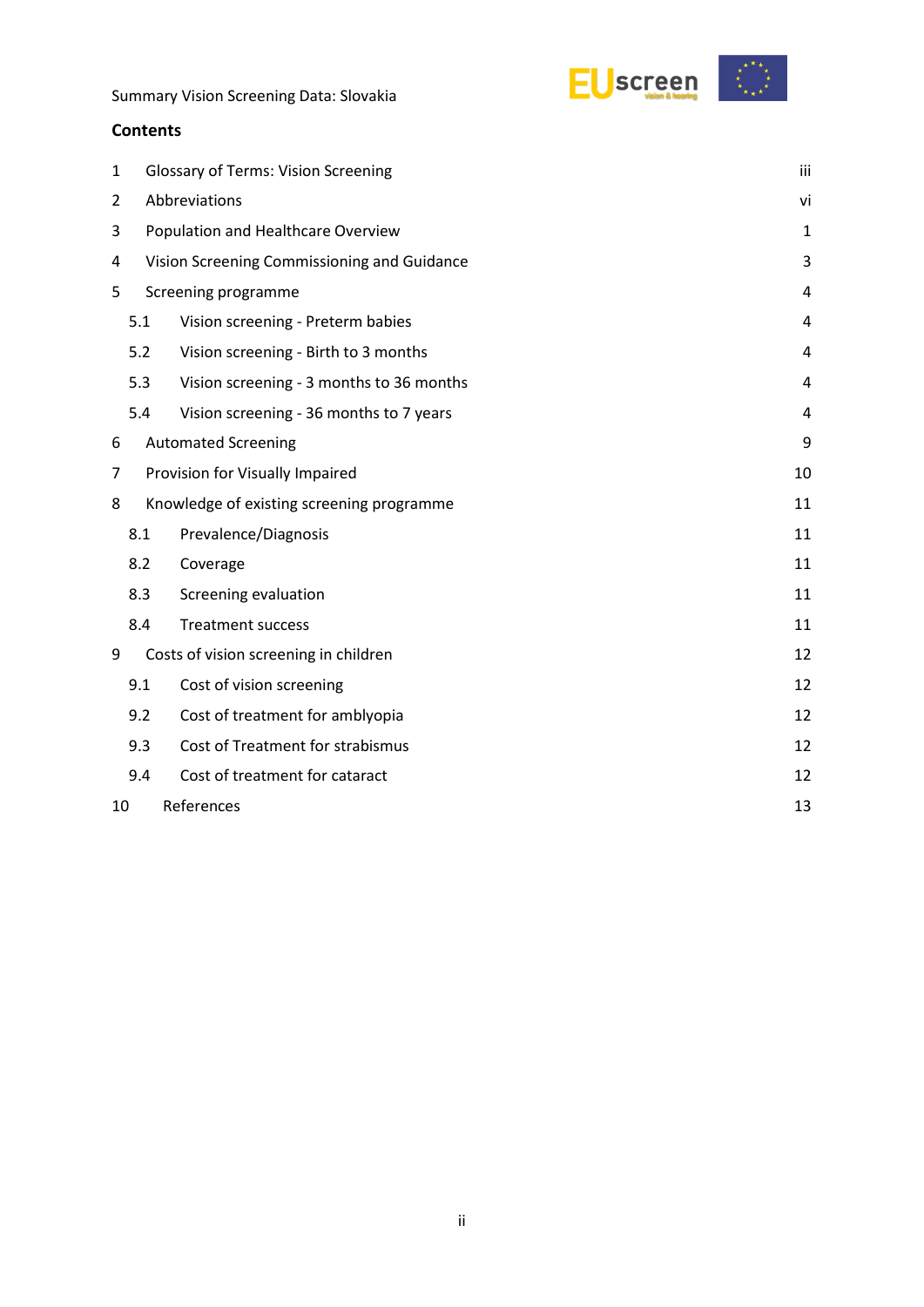

# <span id="page-2-0"></span>**1 Glossary of Terms: Vision Screening**

| <b>Abnormal test result</b> | A test result where a normal "pass" response could not be                                                                                                                                                                      |  |  |  |  |
|-----------------------------|--------------------------------------------------------------------------------------------------------------------------------------------------------------------------------------------------------------------------------|--|--|--|--|
|                             | detected under good conditions. The result on screening                                                                                                                                                                        |  |  |  |  |
|                             | equipment may indicate "no response," "fail," or "refer."                                                                                                                                                                      |  |  |  |  |
| <b>Attendance rate</b>      | The proportion of all those invited for screening that are tested<br>and receive a result:                                                                                                                                     |  |  |  |  |
|                             | Invited for screening includes all those that are offered<br>٠<br>the screening test.<br>Tested and receive a result could be a "pass" or "referral<br>٠<br>to diagnostic assessment".                                         |  |  |  |  |
|                             | Attendance rate provides information on the willingness of<br>families to participate in screening.                                                                                                                            |  |  |  |  |
| <b>Compliance with</b>      | The percentage of those who are referred from screening to a                                                                                                                                                                   |  |  |  |  |
| referral (percentage)       | diagnostic assessment that actually attend the diagnostic                                                                                                                                                                      |  |  |  |  |
|                             | assessment.                                                                                                                                                                                                                    |  |  |  |  |
|                             |                                                                                                                                                                                                                                |  |  |  |  |
|                             | Percentage of compliance provides information on the                                                                                                                                                                           |  |  |  |  |
|                             | willingness of families to attend the diagnostic assessment after                                                                                                                                                              |  |  |  |  |
|                             | referral from screening.                                                                                                                                                                                                       |  |  |  |  |
| Coverage                    | The proportion of those eligible for screening that are tested and                                                                                                                                                             |  |  |  |  |
|                             | receive a result:                                                                                                                                                                                                              |  |  |  |  |
|                             |                                                                                                                                                                                                                                |  |  |  |  |
|                             | Eligible for screening includes those within the population<br>٠<br>that are covered under the screening or health care<br>programme.<br>Tested and receive a result could be a "pass" or "refer to<br>diagnostic assessment". |  |  |  |  |
|                             | Factors such as being offered screening, willingness to<br>participate, missed screening, ability to complete the screen, and<br>ability to document the screening results will influence the<br>coverage.                     |  |  |  |  |
| <b>False negatives</b>      |                                                                                                                                                                                                                                |  |  |  |  |
|                             | The percentage of children with a visual deficit (defined by the<br>target condition) that receive a result of "pass" during screening.                                                                                        |  |  |  |  |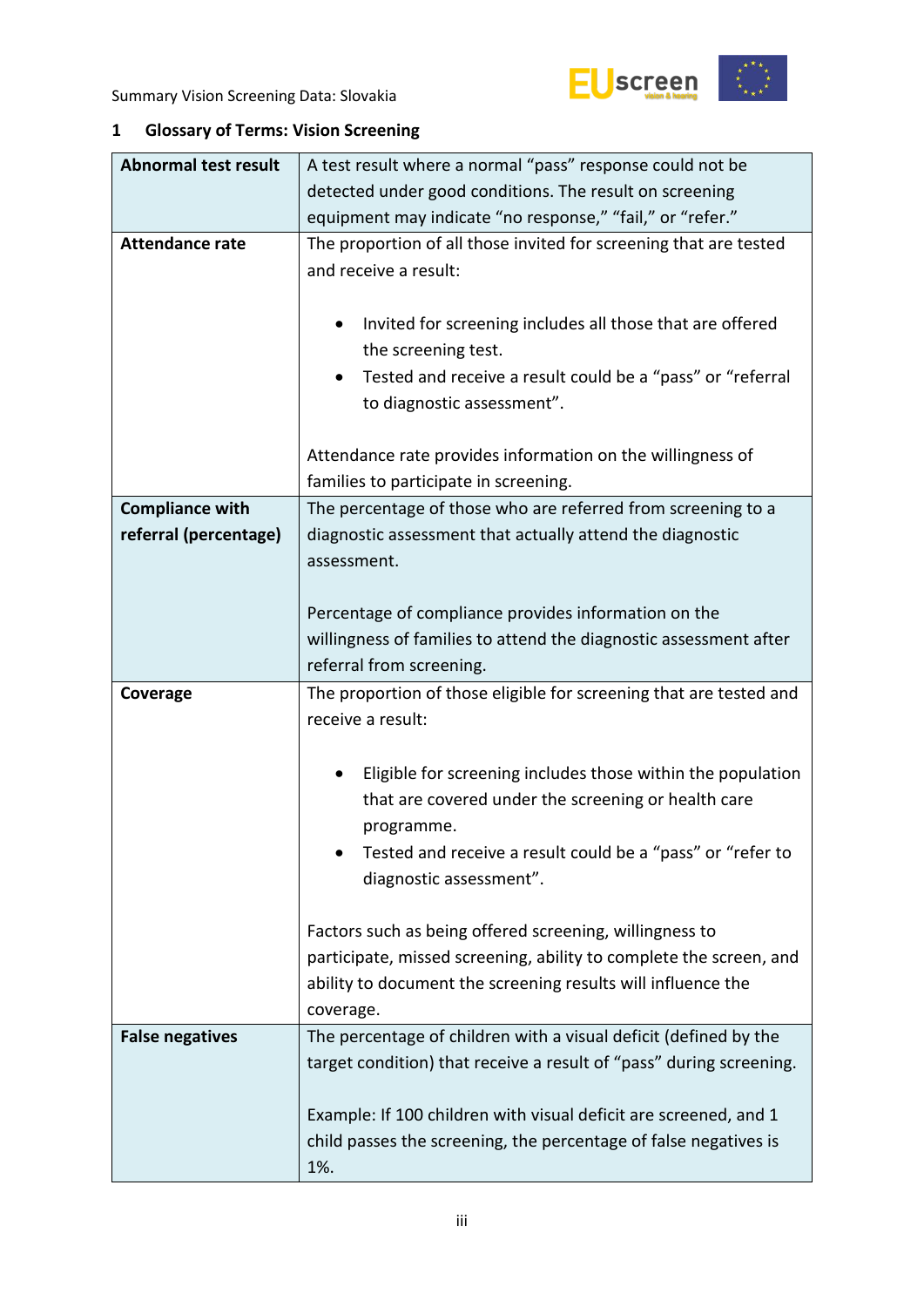



| <b>False positives</b>       | The percentage of children with normal vision that are referred    |  |  |  |
|------------------------------|--------------------------------------------------------------------|--|--|--|
|                              | from screening to a diagnostic assessment.                         |  |  |  |
| <b>Guidelines</b>            | Recommendations or instructions provided by an authoritative       |  |  |  |
|                              | body on the practice of screening in the country or region.        |  |  |  |
| <b>Vision screening</b>      | A person qualified to perform vision screening, according to the   |  |  |  |
| professional                 | practice in the country or region.                                 |  |  |  |
| <b>Inconclusive test</b>     | A test result where a normal "pass" response could not be          |  |  |  |
| result                       | detected due to poor test conditions or poor cooperation of the    |  |  |  |
|                              | child.                                                             |  |  |  |
| <b>Invited for screening</b> | Infants/children and their families who are offered screening.     |  |  |  |
| <b>Outcome of vision</b>     | An indication of the effectiveness or performance of screening,    |  |  |  |
| screening                    | such as a measurement of coverage rate, referral rate, number of   |  |  |  |
|                              | children detected, etc.                                            |  |  |  |
| Untreated amblyopia          | Those children who have not received treatment for amblyopia       |  |  |  |
|                              | due to missed screening or missed follow-up appointment.           |  |  |  |
| Persistent amblyopia         | Amblyopia that is missed by screening, or present after the child  |  |  |  |
|                              | has received treatment.                                            |  |  |  |
| <b>Positive predictive</b>   | The percentage of children referred from screening who have a      |  |  |  |
| value                        | confirmed vision loss.                                             |  |  |  |
|                              |                                                                    |  |  |  |
|                              | For example, if 100 babies are referred from screening for         |  |  |  |
|                              | diagnostic assessment and 10 have normal vision and 90 have a      |  |  |  |
|                              | confirmed visual defect, the positive predictive value would be    |  |  |  |
|                              | 90%.                                                               |  |  |  |
| <b>Prevalence</b>            | The percentage or number of individuals with a specific disease    |  |  |  |
|                              | or condition. Prevalence can either be expressed as a percentage   |  |  |  |
|                              | or as a number out of 1000 individuals within the same             |  |  |  |
|                              | demographic.                                                       |  |  |  |
| Programme                    | An organised system for screening, which could be based            |  |  |  |
|                              | nationally, regionally or locally.                                 |  |  |  |
| Protocol                     | Documented procedure or sequence for screening, which could        |  |  |  |
|                              | include which tests are performed, when tests are performed,       |  |  |  |
|                              | procedures for passing and referring, and so forth.                |  |  |  |
| <b>Quality assurance</b>     | A method for checking and ensuring that screening is functioning   |  |  |  |
|                              | adequately and meeting set goals and benchmarks.                   |  |  |  |
| Referral criteria            | A pre-determined cut-off boundary for when a child should be       |  |  |  |
|                              |                                                                    |  |  |  |
|                              | re-tested or seen for a diagnostic assessment.                     |  |  |  |
| <b>Risk babies / Babies</b>  | All infants that are considered to be at-risk or have risk-factors |  |  |  |
| at-risk                      | for vision defects/ophthalmic pathology according to the           |  |  |  |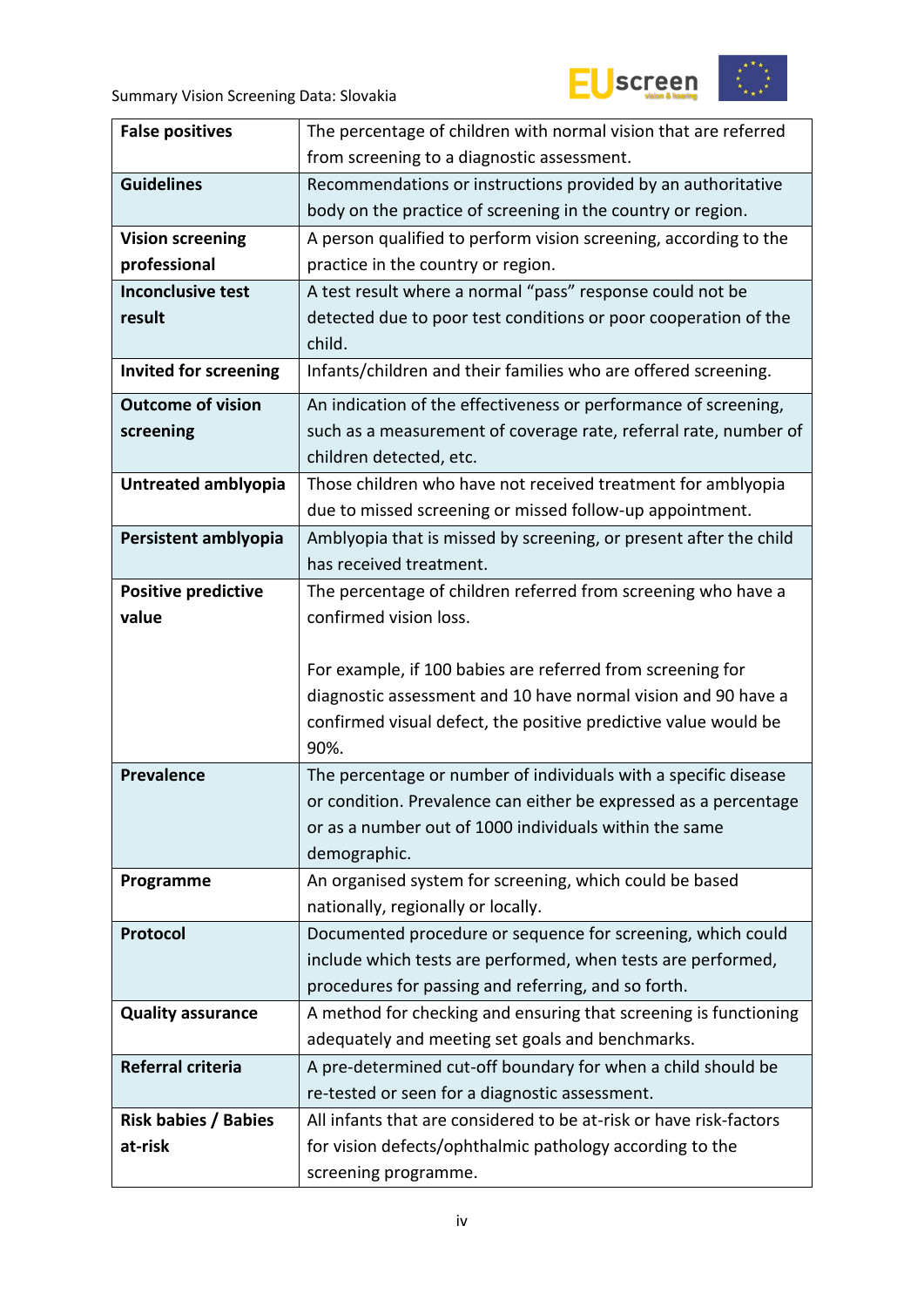



|                         | Two common risk factors are admission to the neonatal-intensive    |
|-------------------------|--------------------------------------------------------------------|
|                         | care unit (NICU) or born prematurely. However, other risk factors  |
|                         | for visual defects may also be indicated in the screening          |
|                         | programme.                                                         |
| Sensitivity             | The percentage of children with visual defects that are identified |
|                         | via the screening programme.                                       |
|                         |                                                                    |
|                         | For example, if 100 babies with visual defects are tested, and 98  |
|                         | of these babies are referred for diagnostic assessment and 2 pass  |
|                         | the screening, the sensitivity is 98%.                             |
| <b>Specificity</b>      | The percentage of children with normal vision that pass the        |
|                         | screening.                                                         |
|                         |                                                                    |
|                         | For example, if 100 babies with normal vision are tested, and 10   |
|                         | of these babies are referred for diagnostic assessment and 90      |
|                         | pass the screening, the specificity is 90%.                        |
| <b>Target condition</b> | The visual defect you are aiming to detect via the screening       |
|                         | programme.                                                         |
| Well, healthy babies    | Infants who are not admitted into the NICU or born prematurely     |
|                         | (born after a gestation period of less than 37 weeks).             |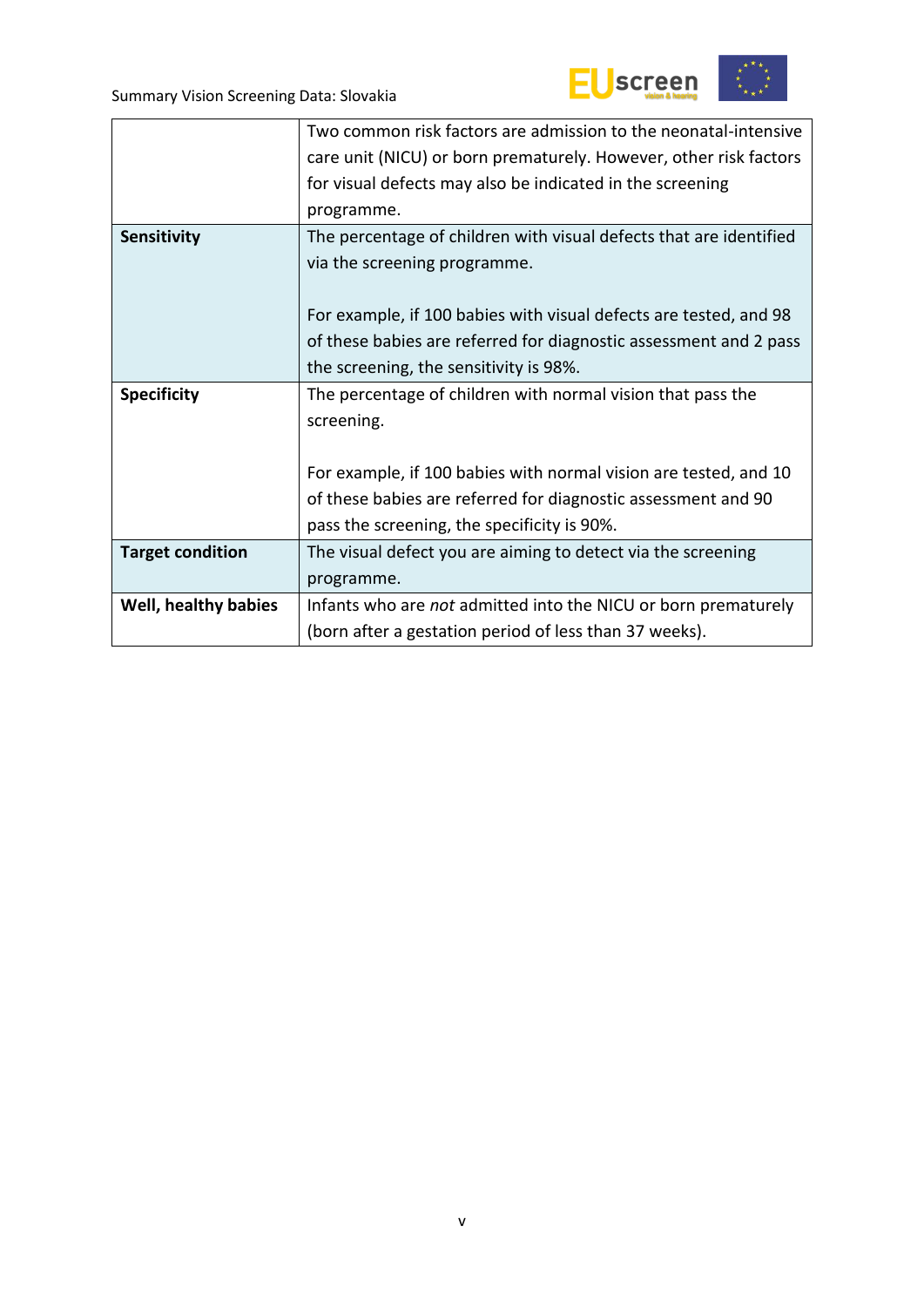

#### <span id="page-5-0"></span>**2 Abbreviations**

- **GDP** Gross Domestic Product
- **NICU** Neonatal-intensive care unit
- **PPP** Purchasing Power Parity
- **ROP** Retinopathy of Prematurity
- **VA** Visual Acuity
- **WHO** World Health Organisation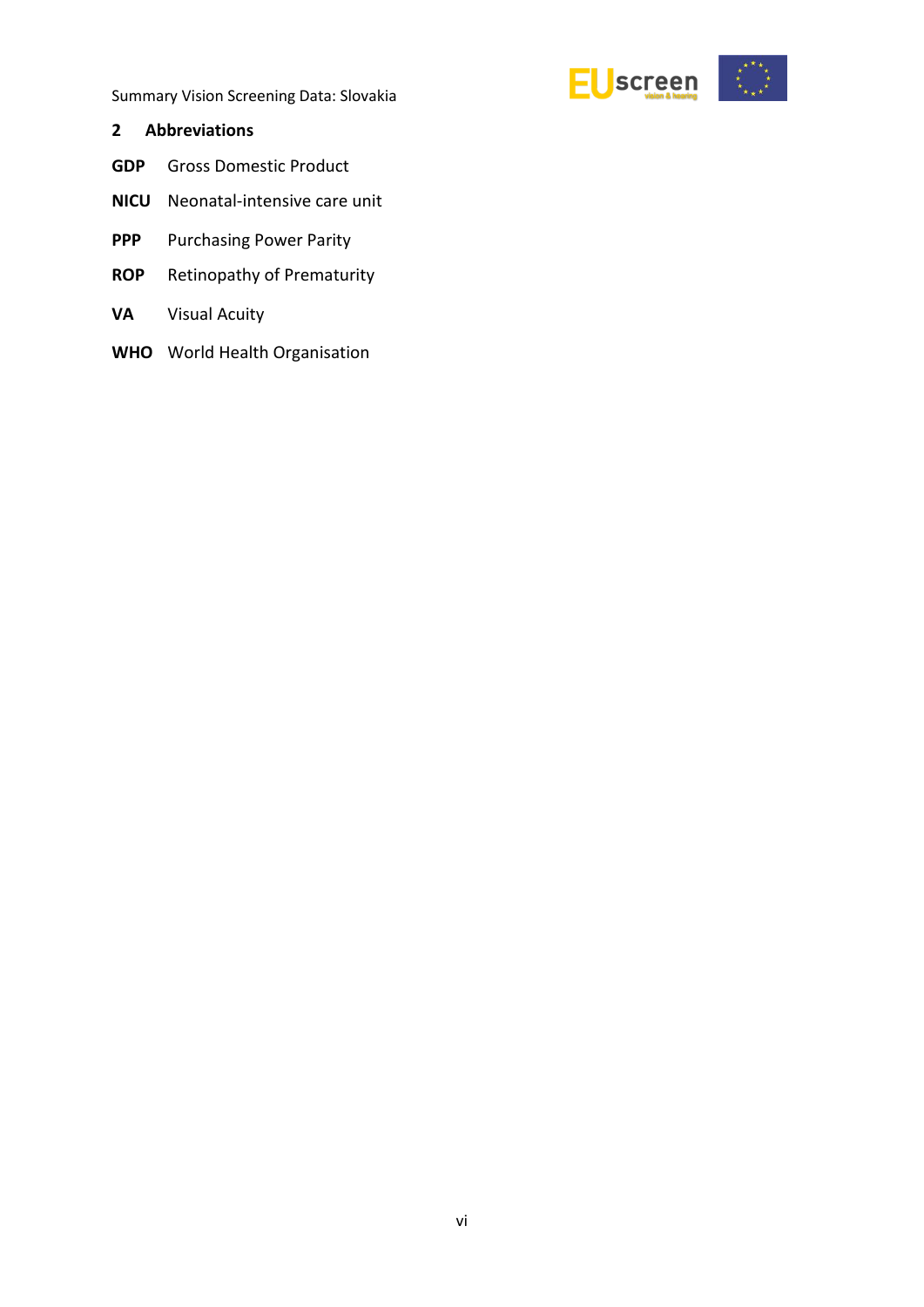

## <span id="page-6-0"></span>**3 Population and Healthcare Overview**

The population of Slovakia is 5,439,892 (World Bank, 2018a) and birth rate estimated at 10.6 births/1,000 population in 2016 (World Bank, 2018b). The change in population and birth rate from 1960 to 2017 is shown in Figure 1, graphs A and B respectively.

Slovakia has a reported population density of 113 people per square kilometre in 2017 and this has risen from 87 people per square kilometre in 1961 (World Bank, 2018c). In terms of healthcare facilities, the total density of hospitals in 2013 was 1.54 per 100,000 population (WHO, 2016a). Infant mortality in 2017 is estimated at 4.6 deaths/1,000 live births in total (World Bank, 2018d).

The average life expectancy in Slovakia is estimated at 76.6 years (World Bank, 2018e), with a death rate of 9.6 deaths/1,000 population in 2016 (World Bank, 2018f). Slovakia has a gross national income per capita (PPP int. \$, 2013) of \$25,000 (WHO, 2016b). The estimated total expenditure on health per capita in 2014 was \$2,179 (Intl \$) and the total expenditure on health in 2014 as percentage of GDP was 8.1% (WHO, 2016b).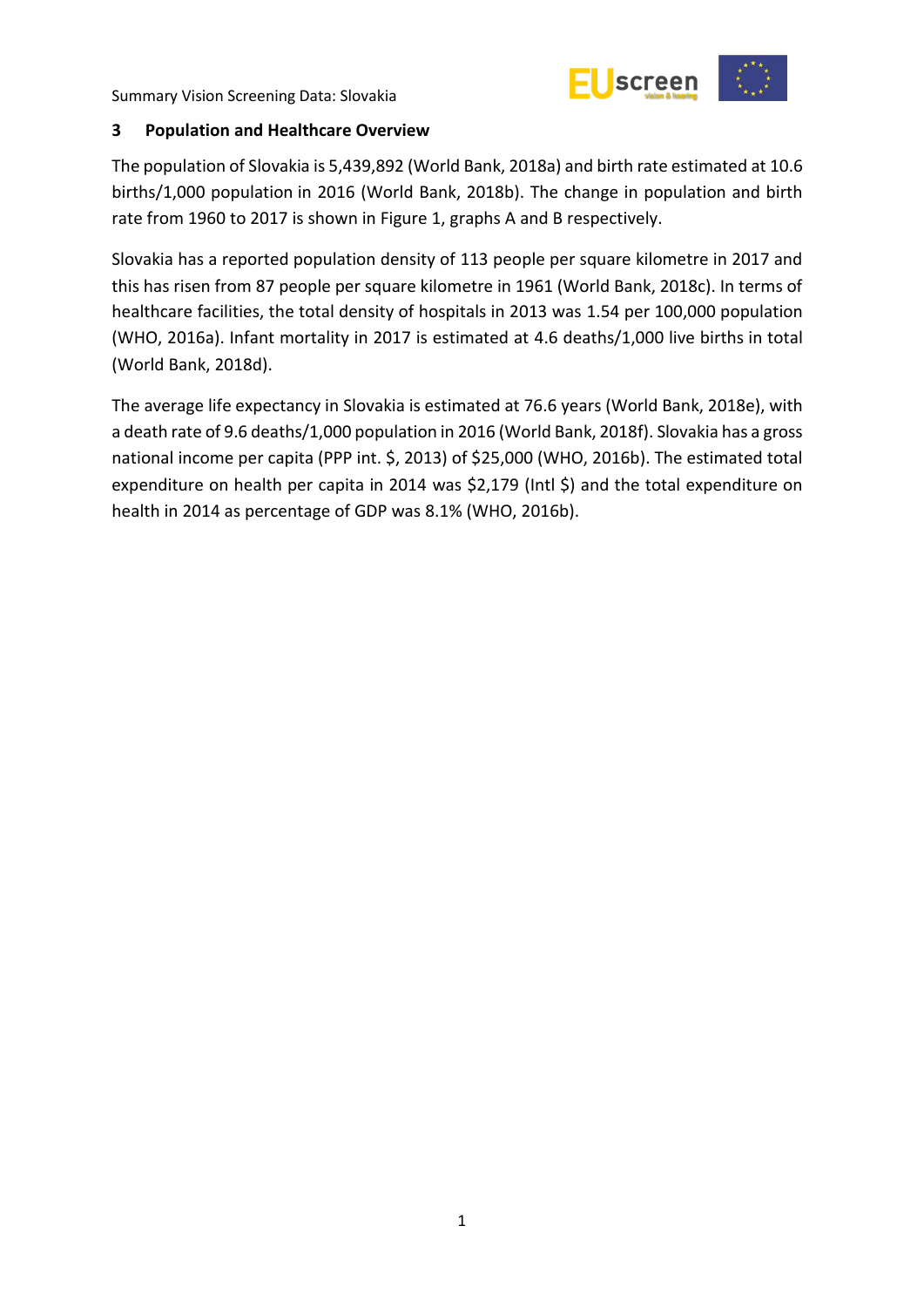

*Figure 1: Change in the Total Population and Birth Rate in Slovakia between 1960 and 2017*



*Source: Information sourced from World Bank (2018)*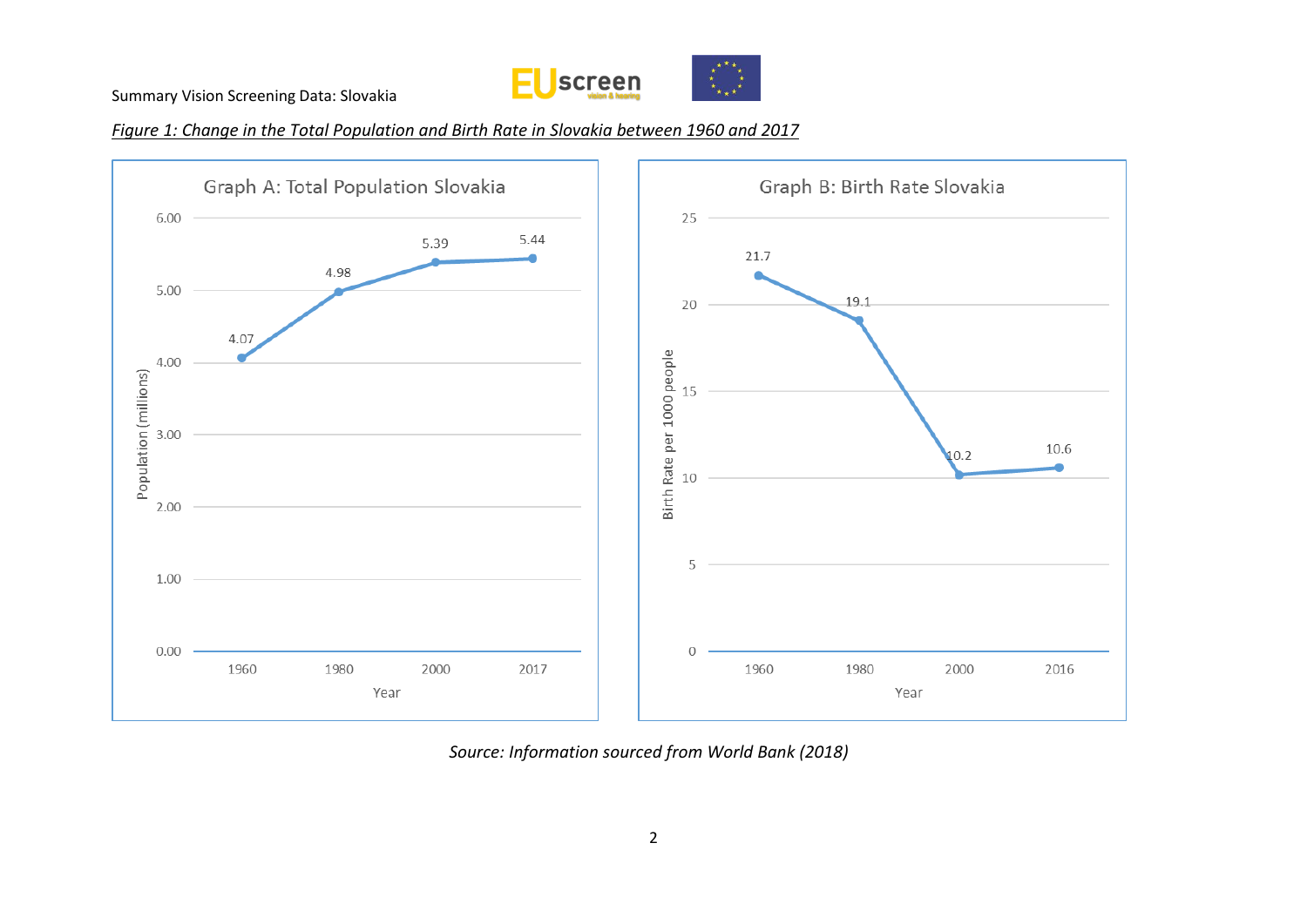



#### <span id="page-8-0"></span>**4 Vision Screening Commissioning and Guidance**

In Slovakia, vision screening is funded through health insurance. The vision screening programme is organised nationally, with no regional variations in protocols. Vision screening is embedded in a general preventative child health care screening system and is performed by paediatricians, ophthalmologists and healthcare support workers within child healthcare centres and hospitals. In Slovakia, there are 1,642 paediatricians and approximately 500 registered ophthalmologists, however it is not known exactly how many of them perform vision screening. No other healthcare professionals have been identified that could screen with additional training. There is no specific training to perform vision screening, instead, this is part of postgraduate education in paediatrics.

The content of the vision screening programme is decided upon by the government and there have been changes made. Currently the vision screening programme for refractive errors and amblyopia is completed between the ages of 3 years and 5 years. The method used by paediatricians, is reading and pictures. The new proposal is to conduct the screening in all children at the age of 3 years using Cardiff or Lea Symbols, combined with cover/uncover test and PlusOptix screening, which should be done in the kindergarten by a qualified nurse. The proposal is not accepted yet, and the tests are currently only completed by paediatric physician.

There are no guidelines for vision screening and there is no protocol for timing of programme revision. Changes are not made on regular basis, they are made when a group of experts make an appeal and it is approved by the Healthcare Ministry. Such revisions are conducted by the Ministry of Health, who also provide funding for such endeavours.

There are no methods for quality monitoring imposed by the government and there has been no research concerning the vision screening programme in Slovakia. There has been no costeffectiveness analysis and no other studies on the effectiveness of vision screening in Slovakia.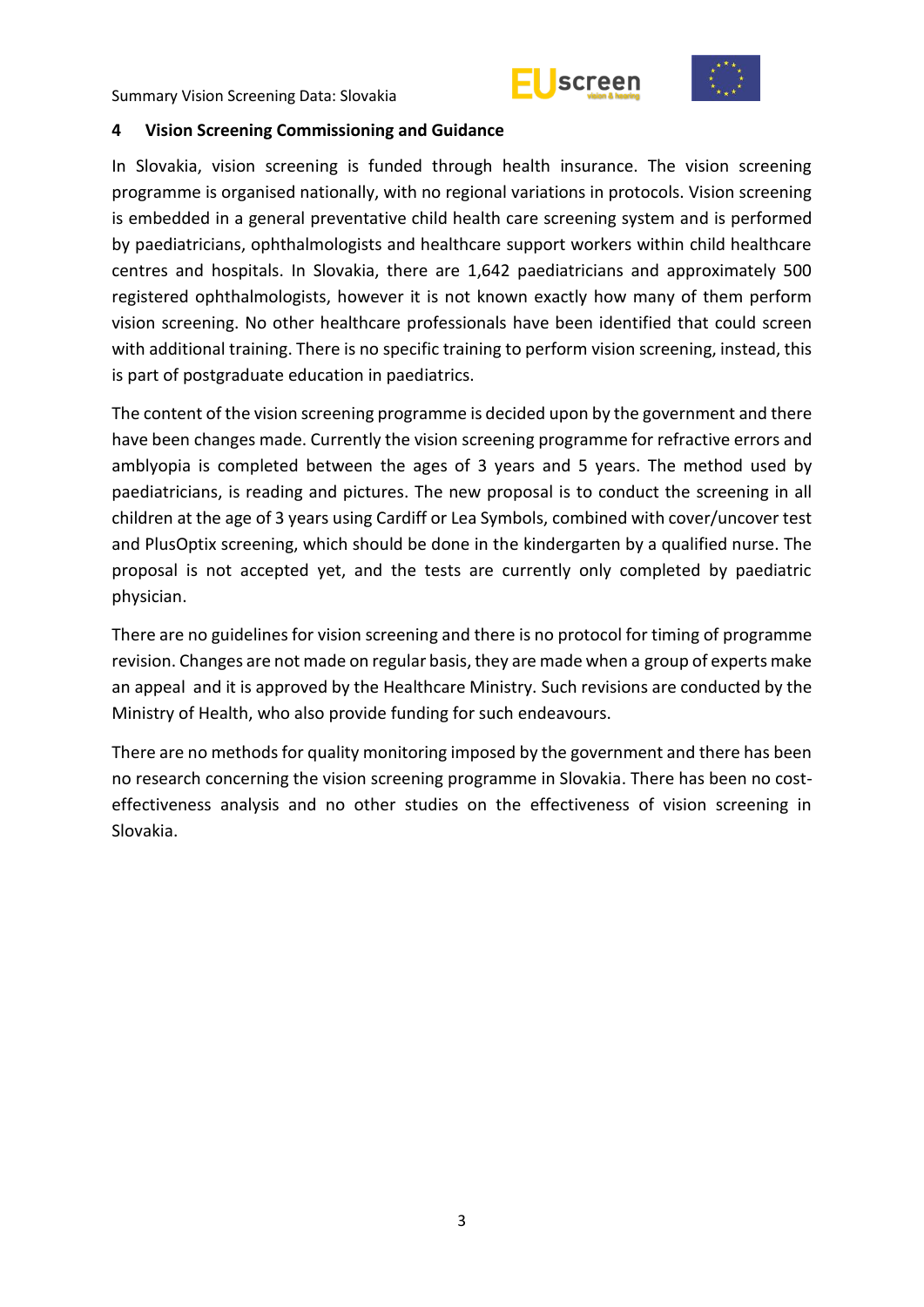



## <span id="page-9-0"></span>**5 Screening programme**

In Slovakia, retinopathy of prematurity (ROP), congenital eye disorders and amblyopia are the target conditions of vision screening. The health care professionals delivering vision screening, venue for screening and tests used vary depending on the age of the child as shown in Tables 1, 2 and 3 respectively. Specific details of the screening offered within each age group are described more fully in sections 5.1 to 5.4 below.

# <span id="page-9-1"></span>*5.1 Vision screening - Preterm babies*

Preterm babies up to the age of 3 months are screened in hospitals using eye inspection, fixation, red reflex testing, retinal examination, eye motility, pursuit movements and pupillary reflexes. These tests are performed in part by a paediatrician and also by an ophthalmologist who screens for ROP in all children born before 32 weeks and those who weigh less than 1200 grams. Other babies are evaluated if there are risk factors for ROP. The ophthalmologist will conduct a cataract screening in premature babies at the same time ROP screening is conducted. Preterm babies with or without ROP undergo ophthalmological evaluation until the vascularisation is completed. The parents are then informed about the timing of any subsequent examinations, dependent upon the findings.

# <span id="page-9-2"></span>*5.2 Vision screening - Birth to 3 months*

Well, healthy babies up to the age of 3 months are screened in either a hospital or a child health centre using eye inspection and red reflex testing (5 days to 4 weeks postnatal), fixation and eye motility (at 3 months). The vision screening, including red reflex testing to diagnose a white pupil, is conducted by either a paediatrician or an ophthalmologist. Babies are referred to the ophthalmologist when the paediatrician notices strabismus, an abnormality in anatomical appearance of the eye, and/or when there is an abnormal reaction to a visual stimulus. Babies are referred for further examination after one or two abnormal or inconclusive tests at the doctor's discretion.

# <span id="page-9-3"></span>*5.3 Vision screening - 3 months to 36 months*

At 12 months of age, children are screened using eye inspection, fixation and eye motility. This is conducted by a paediatrician at a child health centre and repeated at 36 months of age. Children are referred to the ophthalmologist when the paediatrician notices strabismus, an abnormality in anatomical appearance of the eye, and/or when there is an abnormal reaction to a visual stimulus. Babies are referred for further examination after one or two abnormal or inconclusive tests, at the doctor's discretion. .

# <span id="page-9-4"></span>*5.4 Vision screening - 36 months to 7 years*

Between the ages of 36 months to 7 years, children are screened at the age of 5 years and again at 6 to 7 years of age. At the age of 5, vision screening is conducted at child health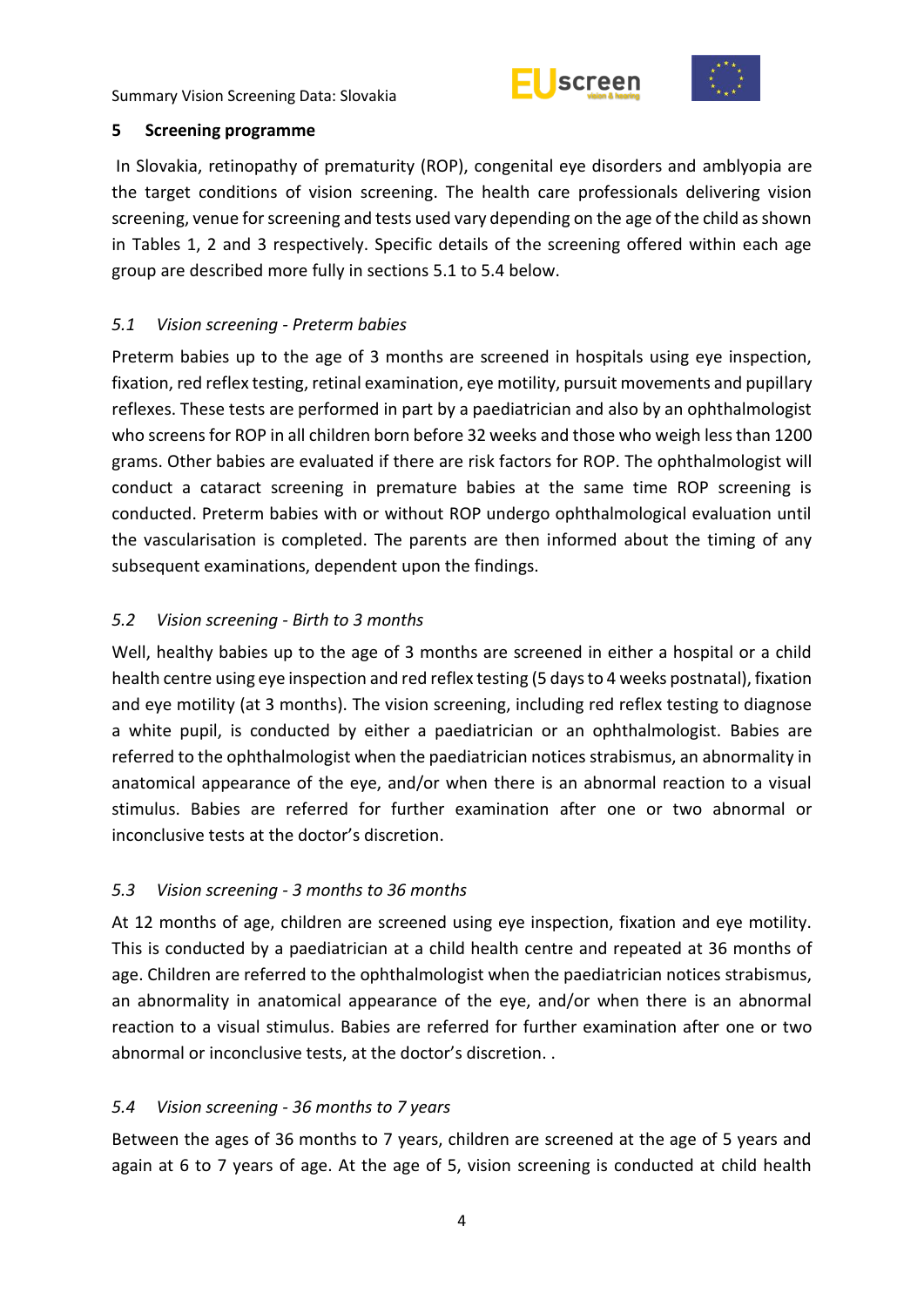



centres by paediatricians, using eye inspection, fixation, eye motility and a visual acuity (VA) measurement.

VA is measured for the first time at 5 years of age and it is assessed using E-pfluger (Pfluger hooks are similar to the letter E in a standardised form and size in all directions) and linear picture charts, with a range of 1.0 to 0.1 (decimal). Visual acuity is measured for a second time at either 6 or 7 years of age (dependent on the child availability) by a paediatrician.

If there is one-line difference in visual acuity at the age of 5 years, then children are referred to an ophthalmologist for further diagnostic examination. Children are referred to the ophthalmologist when the paediatrician notices strabismus, an abnormality in anatomical appearance of the eye, and/or when there is an abnormal reaction to a visual stimulus. Children are referred for further examination after one or two abnormal or inconclusive tests at the doctor's discretion.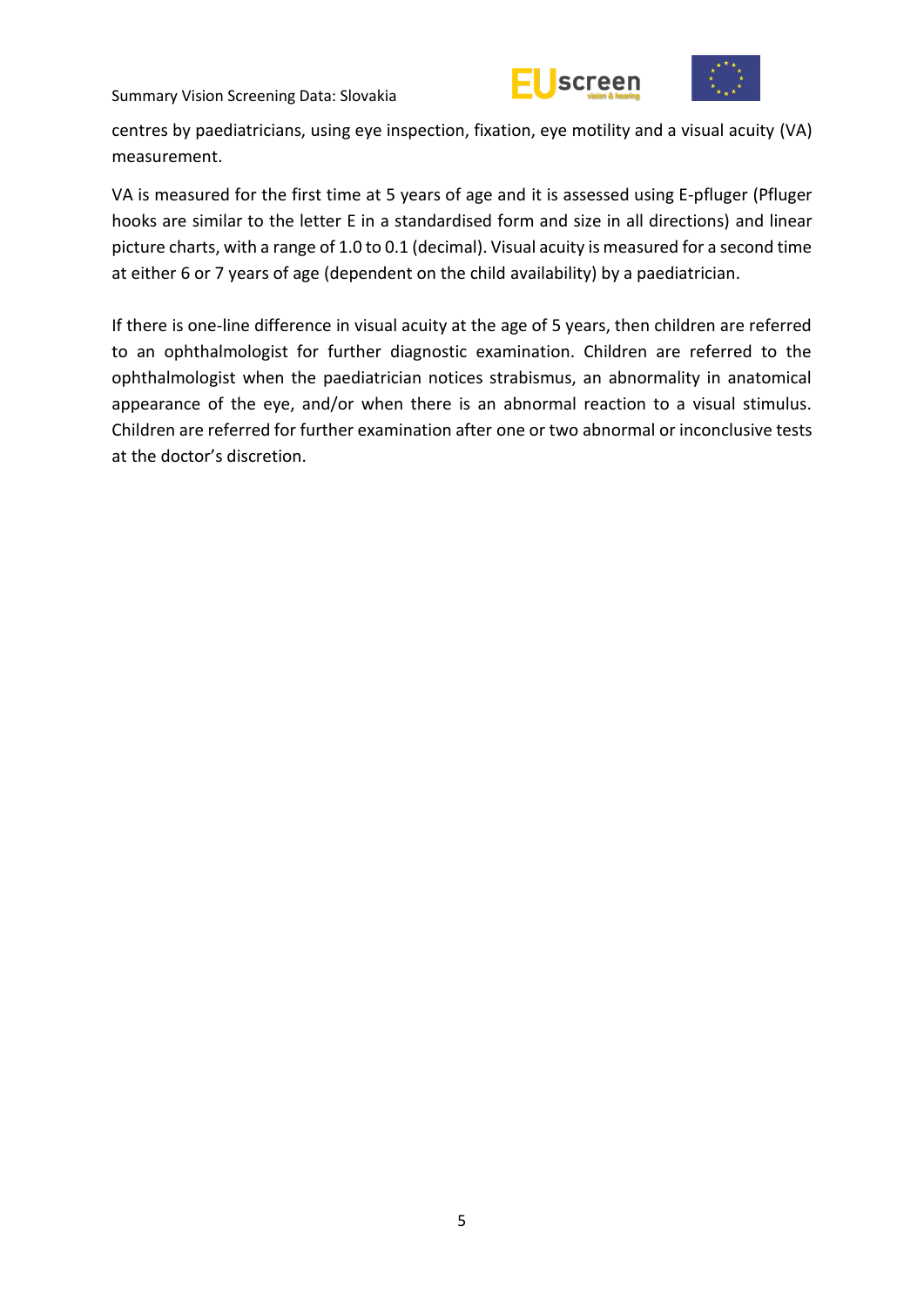

**Table 1:** Healthcare professionals who conduct vision screening in each age group

| Table 1        | Paediatrician | Ophthalmologist |
|----------------|---------------|-----------------|
| Preterm babies | $\checkmark$  | ✓               |
| 0 to 3 months  | $\checkmark$  | $\checkmark$    |
| 3 to 36 months | $\checkmark$  | $\pmb{\times}$  |
| 3 to 7 years   | $\checkmark$  | $\pmb{\times}$  |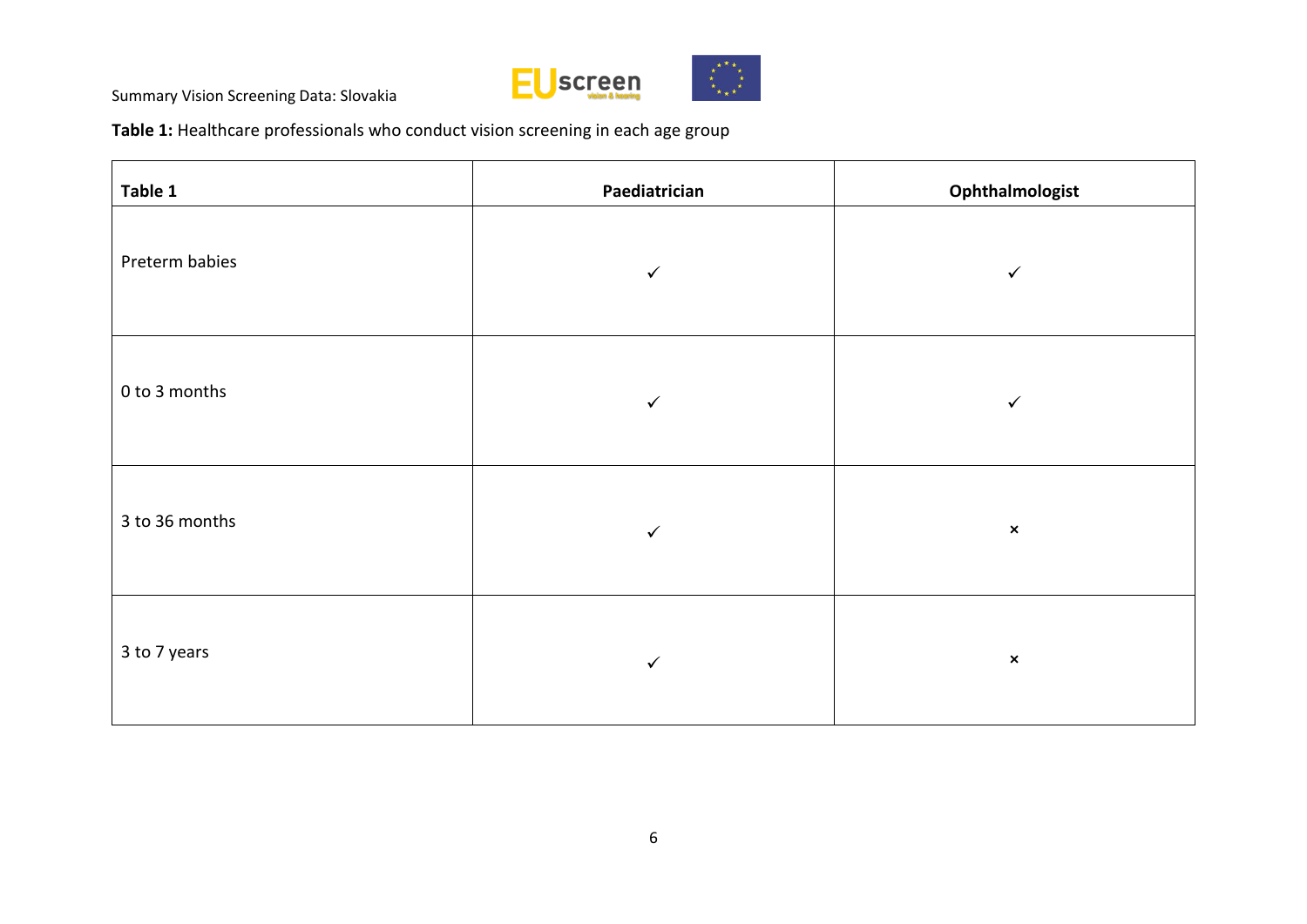

**Table 2:** Vision screening tests used in vision screening for each age group

| Table 2        | Retinal<br>Exam | Eye<br>inspection | Red<br>reflex  | Eye<br>motility | <b>Fixation</b> | Retinal<br>examination | <b>Pursuit</b><br>movements | <b>Visual</b><br>acuity | <b>Pupillary</b><br>reflexes |
|----------------|-----------------|-------------------|----------------|-----------------|-----------------|------------------------|-----------------------------|-------------------------|------------------------------|
| Preterm babies | $\checkmark$    | $\checkmark$      | $\checkmark$   | $\checkmark$    | $\checkmark$    | $\checkmark$           | $\checkmark$                | $\pmb{\times}$          | $\checkmark$                 |
| 0 to 3 months  | $\pmb{\times}$  | $\checkmark$      | $\checkmark$   | $\checkmark$    | $\checkmark$    | $\pmb{\times}$         | $\pmb{\times}$              | $\pmb{\times}$          | $\pmb{\times}$               |
| 3 to 36 months | $\pmb{\times}$  | $\checkmark$      | $\pmb{\times}$ | $\checkmark$    | $\checkmark$    | $\pmb{\times}$         | $\boldsymbol{\mathsf{x}}$   | $\pmb{\times}$          | $\pmb{\times}$               |
| 3 to 7 years   | $\pmb{\times}$  | $\checkmark$      | $\pmb{\times}$ | $\checkmark$    | $\checkmark$    | $\pmb{\times}$         | $\boldsymbol{\mathsf{x}}$   | $\pmb{\times}$          | ✓                            |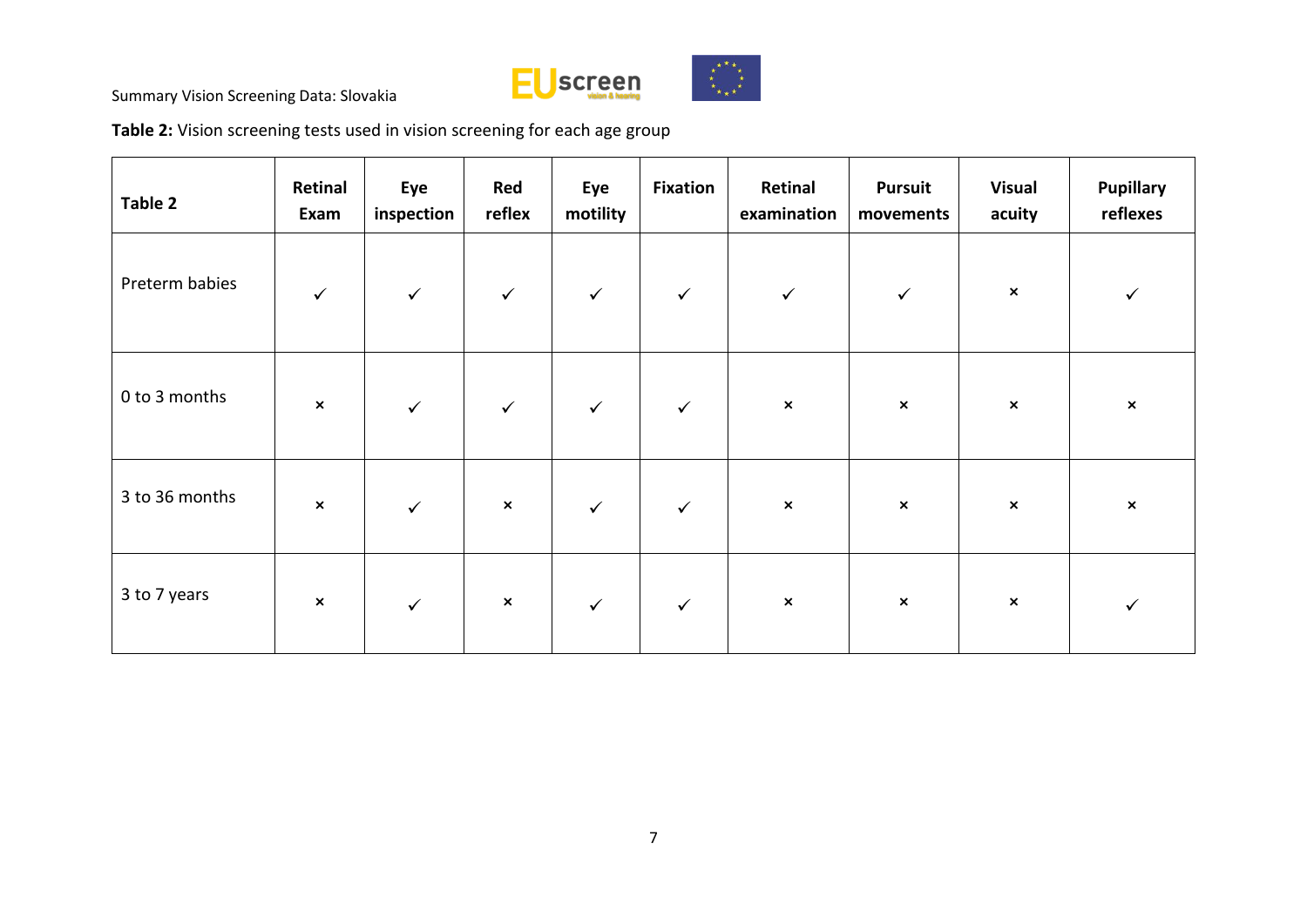

**Table 3:** Location of vision screening for each age group

| Table 3        | Hospital       | <b>Child healthcare centre</b> |
|----------------|----------------|--------------------------------|
| Preterm babies | $\checkmark$   | $\pmb{\times}$                 |
| 0 to 3 months  | $\checkmark$   | ✓                              |
| 3 to 36 months | $\pmb{\times}$ | $\checkmark$                   |
| 3 to 7 years   | $\pmb{\times}$ | $\checkmark$                   |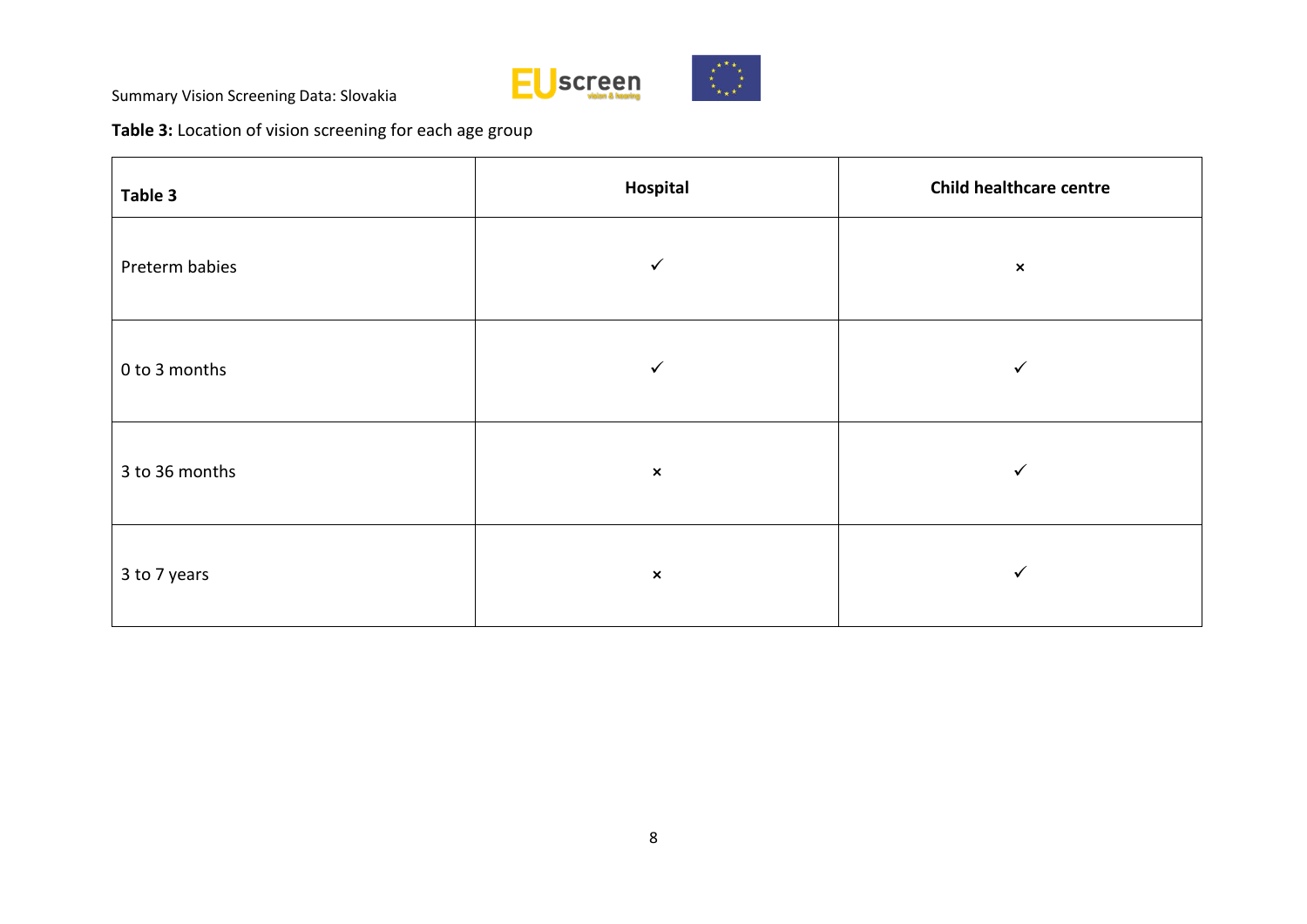



#### <span id="page-14-0"></span>**6 Automated Screening**

Automated vision screening is achieved using handheld, portable devices designed to detect presence of refractive error from 6 months of age. It provides objective results and is used to detect amblyopic risk factors. This differs from other methods used to screen children for amblyopia which focus on detection of the actual condition and the resulting visual loss.

In Slovakia, PlusOptix automated screening devices are used, however, screening using PlusOptix is not yet a standarlised screening test. There are some foundations who conduct the screening tests for free and individual private optic shops who conduct it for business purposes. There are approximately ten of these devices in Slovakia, but there is no exact information.

There is no specific age at which these tests are performed, however, it is usually conducted in kindergarten (4-5 years of age). There are no defined referral criteria, the optic specialists (not doctors) send everyone that they think needs to be referred. These devices cost approximately 6000 Euros, with unknown maintenance costs. The devices should be replaced every 5 years.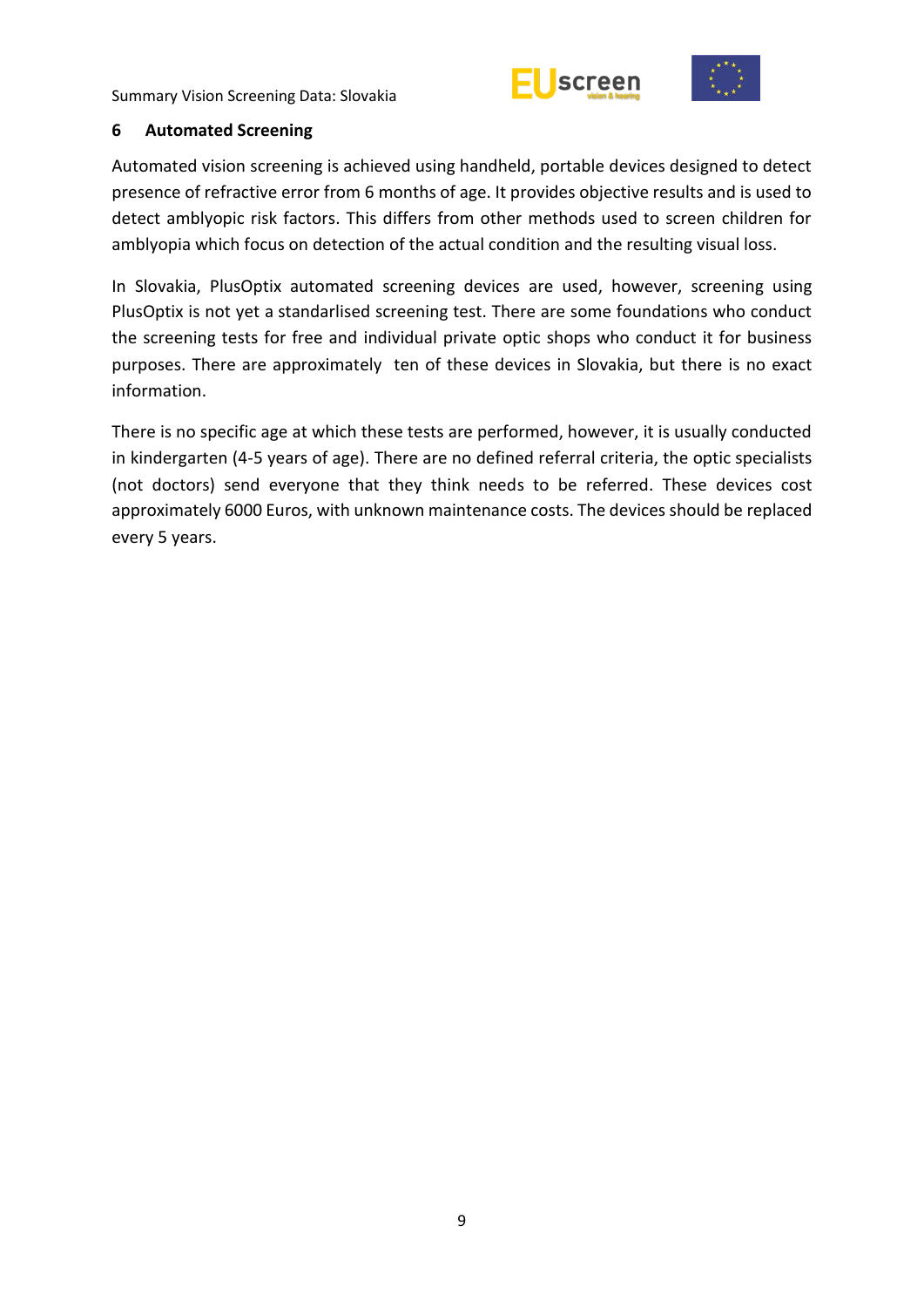



#### <span id="page-15-0"></span>**7 Provision for Visually Impaired**

In Slovakia, there are approximately 3 schools for blind or severely visually impaired children. Two schools are elementary, the third school is a high school in which there are also physically and mentally disabled children. Placing the child in the special school is also dependant on the mental capacity of the student. The two elementary schools are located in Levoca and Bratislava. Special school in Levoca has 43 day students and 13 external students. Bratislava is about the same. The special high school in Levoca has about 40 students and out of that 14 children are studying to become cooks.

The costs per child for these schools is unknown and whilst there is support for visually impaired children who attend mainstream primary school, it is unknown what this support is.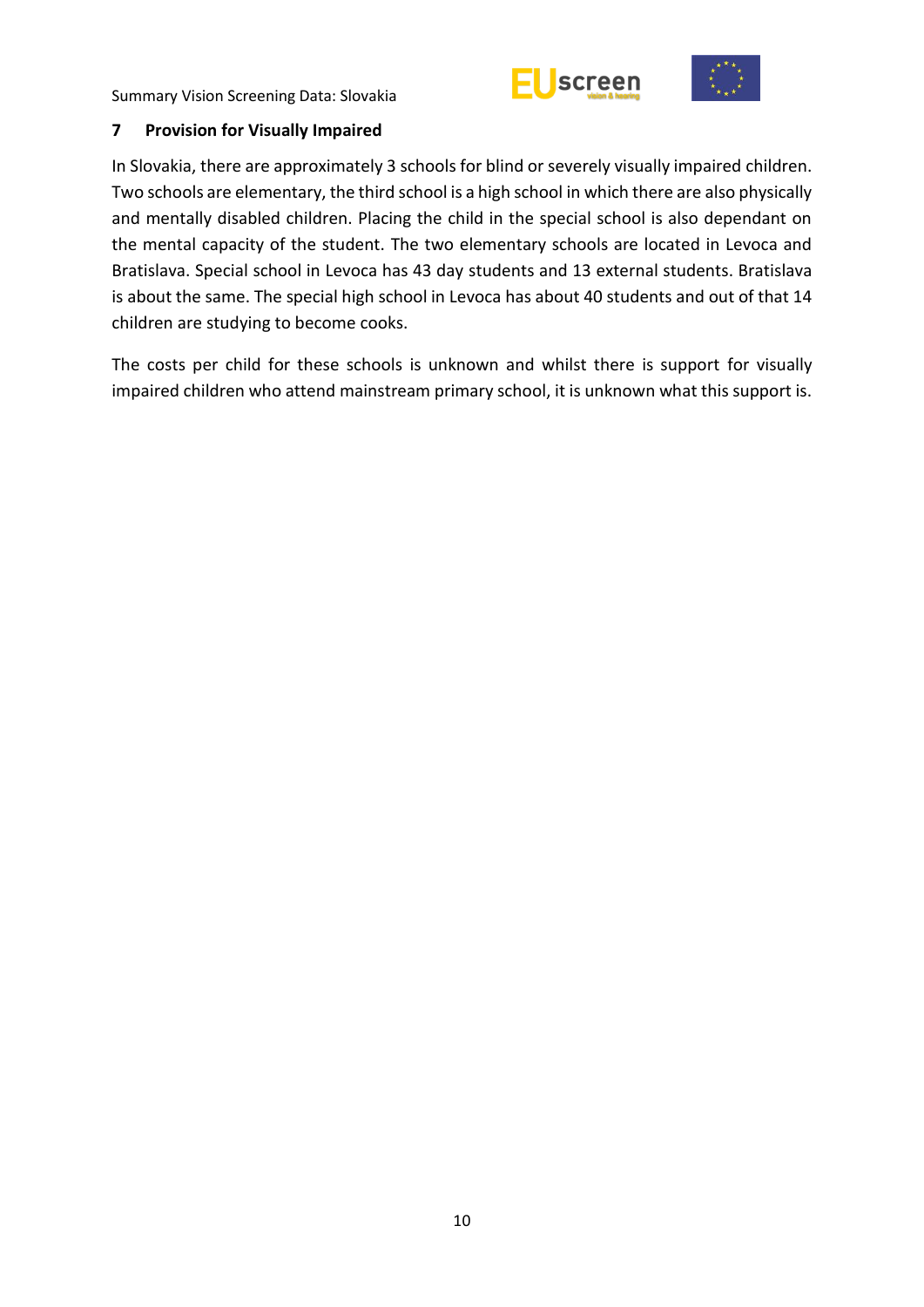



## <span id="page-16-0"></span>**8 Knowledge of existing screening programme**

## <span id="page-16-1"></span>*8.1 Prevalence/Diagnosis*

The prevalence of treated or untreated and persistent amblyopia, by the age of 7 years, is estimated at 20%. This figure is estimated from the statistics of medical information based on the statistics of children aged 7-8 years. This is true for all other estimations in section 8. The prevalence of persistent amblyopia, by age 7 years is not known. The prevalence of strabismus is estimated at 15% at age 7 years. There is no data provided on the incidence of the four types of amblyopia (strabismic, refractive, combined-mechanism and deprivation) in Slovakia.

## <span id="page-16-2"></span>*8.2 Coverage*

All children are invited for vision screening at the age of 5 years and this invitation is carried out by a paediatrician by way of a letter. The coverage and subsequent attendance of any kind of vision screening, before the age of 7 years, is estimated at 99-100%. All children (100%) are invited and attend a VA measurement as part of vision screening, before the age of 7 years.

## <span id="page-16-3"></span>*8.3 Screening evaluation*

The percentage of false positives is estimated at 10%. The percentage of false negatives is estimated at 10%. The positive predictive value of a refer result, after vision screening, is estimated at 60%. The sensitivity and the specificity of vision screening is not reported.

#### <span id="page-16-4"></span>*8.4 Treatment success*

It is estimated that 100 infants are treated for congenital eye disorders, per year, in the total population. Twenty percent of children are treated for strabismus and amblyopia, after being screened before 7 years of age. Eighty percent of these children are treated for strabismus by 7 years of age. Ninety percent of these children are treated for amblyopia by 7 years of age.

There is no registration or documentation of noncompliance with referral after an abnormal screening test result, however, it is estimated that 80% of children comply with a referral after an abnormal screening test result. It is estimated that 2500 patients are treated, per year, for congenital cataract, amblyopia and strabismus by ophthalmologists. Ophthalmologists are the professionals that prescribe glasses for children under the age of 7 years, after referral from screening. Other treatment options include patching, penalisation with glasses, atropine and cataract surgery. All eligible children with vision disorders are offered treatment.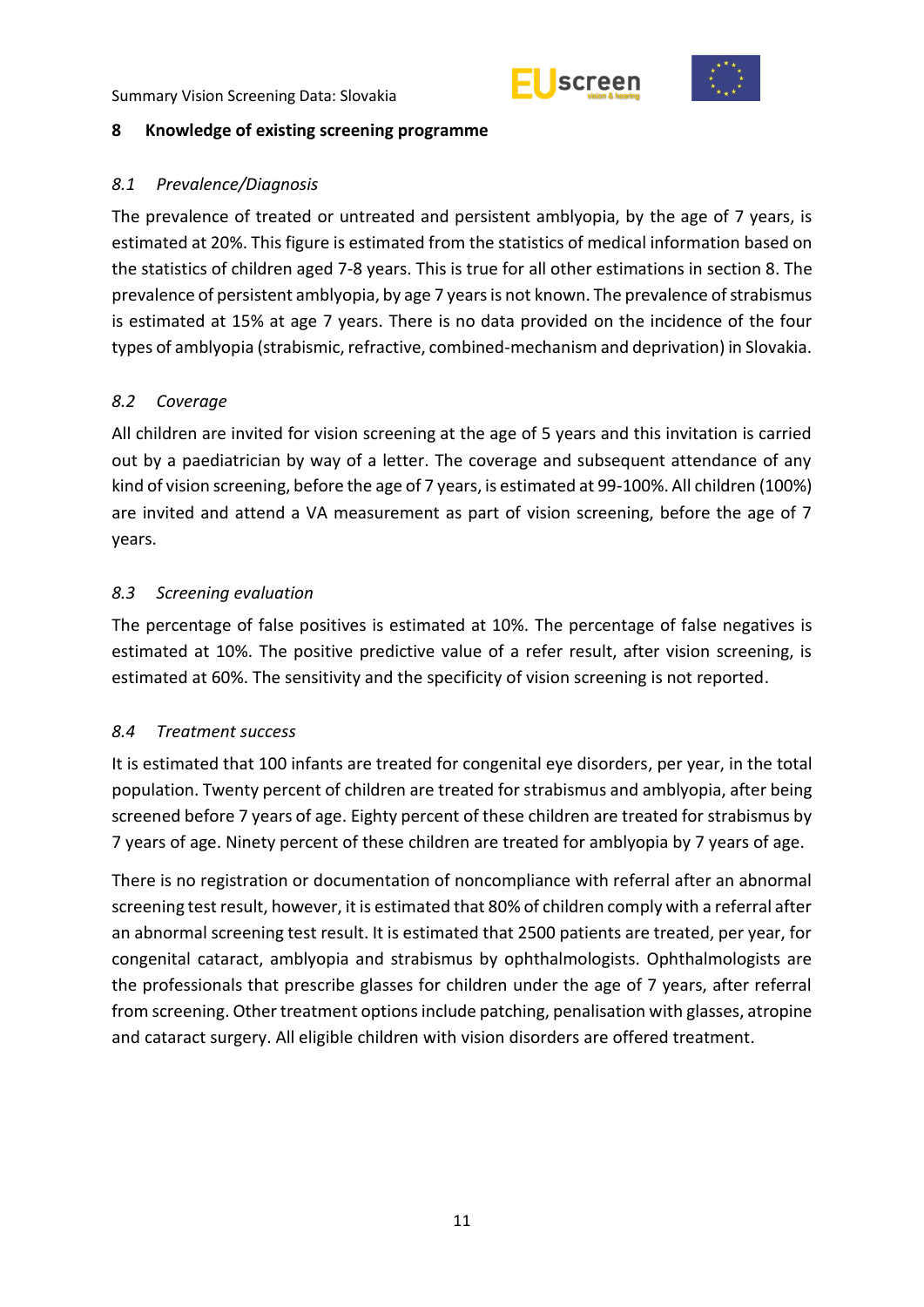



## <span id="page-17-0"></span>**9 Costs of vision screening in children**

## <span id="page-17-1"></span>*9.1 Cost of vision screening*

The salary costs per year and per hour for vision screening professionals are not available. The cost of training general preventative child healthcare screening professionals, between leaving secondary education to qualification, is not available. The total vision screening costs, per year and per child are not known.

# <span id="page-17-2"></span>*9.2 Cost of treatment for amblyopia*

The estimated costs for treatment of typical patients with refractive amblyopia and strabismic amblyopia are not known.

# <span id="page-17-3"></span>*9.3 Cost of Treatment for strabismus*

The estimated cost of strabismus surgery is 1000 Euros; the cost of follow-up is not known.

# <span id="page-17-4"></span>*9.4 Cost of treatment for cataract*

The estimated costs for congenital cataract surgery is 1500 Euros. The cost of follow-up including deprivation amblyopia is not known.

Vision screening is free of charge to parents. Vision screening is obligatory, but it is not strictly enforced; instead, the responsibility lies with the parent and those who do not bring their children to screening can lose their governmental child support. There is no financial reward for those who do attend vision screening.